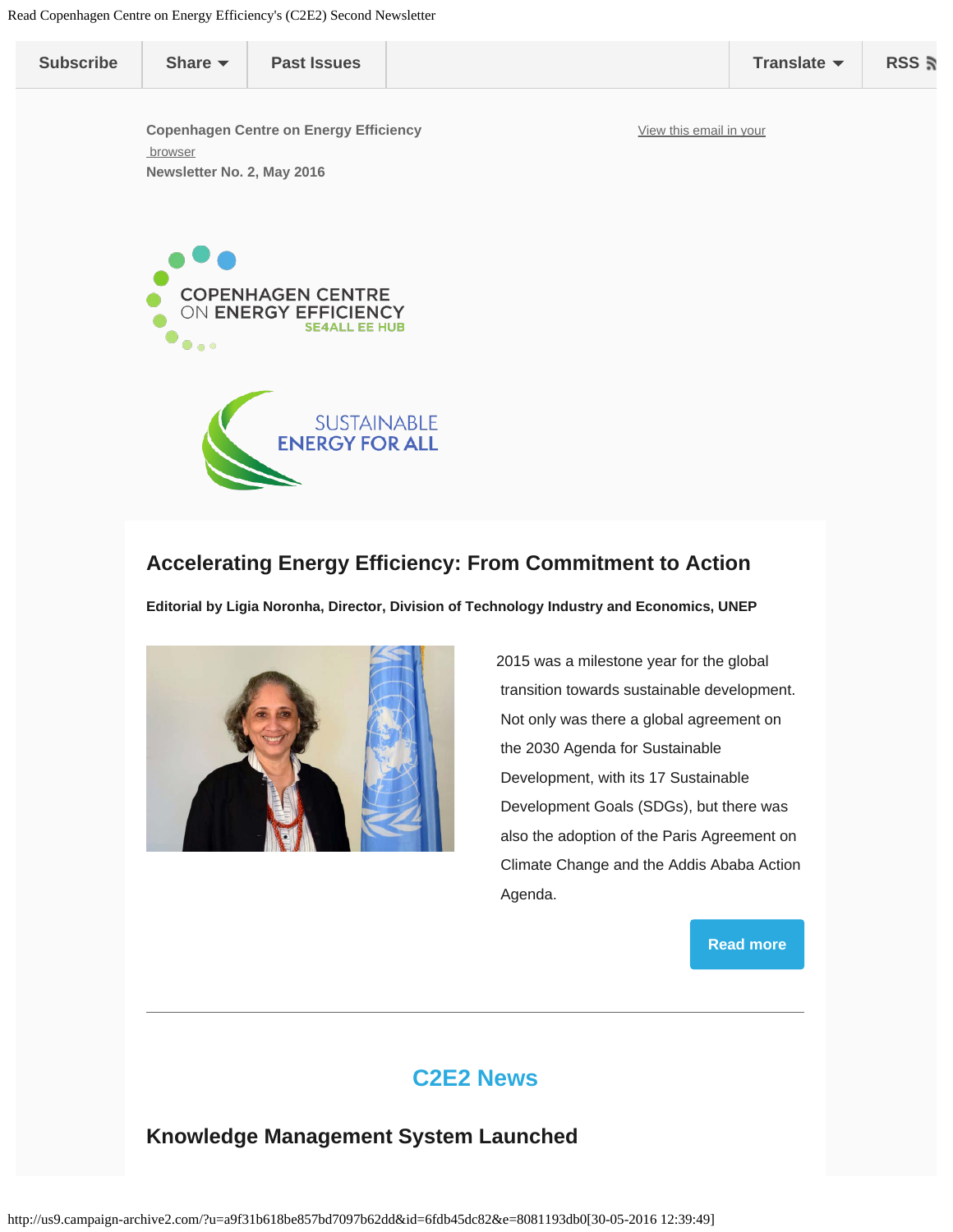#### Read Copenhagen Centre on Energy Efficiency's (C2E2) Second Newsletter



On May 11, SE4All's new CEO, Rachel Kyte, launched the Copenhagen Centre's new Knowledge Management System (KMS) at EE Global in Washington DC. This state-of-the-art KMS is a onestop system for accessing the latest in energy efficiency news, knowledge, publications, databases and tools from around the world. Accessible and user-friendly, the KMS provides targeted information for energy efficiency policy makers and practitioners.

Through the platform, users can contribute news, knowledge and information on energy efficiency relating to a wide variety of sectors including transport, industry, equipment and appliances, lighting, buildings, district energy, finance and power. Users can also "Become an Expert" in selected sectors, a function which allows fellow users to contact them with collaborative opportunities. **[Visit the C2E2](http://kms.energyefficiencycentre.org/) [Knowledge Management System](http://kms.energyefficiencycentre.org/)**

#### **Sharing Knowledge and Building Capacity through Webinars**



The Copenhagen Centre's has commenced its Webinar series, to disseminate the latest knowledge and best practices to help accelerate energy efficiency action globally. In March 2016, the Centre organised three webinars covering [best policy practices for](http://kms.energyefficiencycentre.org/web-resource/best-policy-practices-promoting-energy-efficiency-webinar) energy efficiency improvement, [industrial](http://kms.energyefficiencycentre.org/web-resource/best-practices-and-case-studies-improve-industrial-energy-efficiency-webinar) best practices as well as [tools for energy](http://kms.energyefficiencycentre.org/web-resource/tools-building-energy-efficiency-resources-policy-design)  [efficiency policy design in the building sector](http://kms.energyefficiencycentre.org/web-resource/tools-building-energy-efficiency-resources-policy-design).

These webinars have successfully shared best practice policies, programs and tools on energy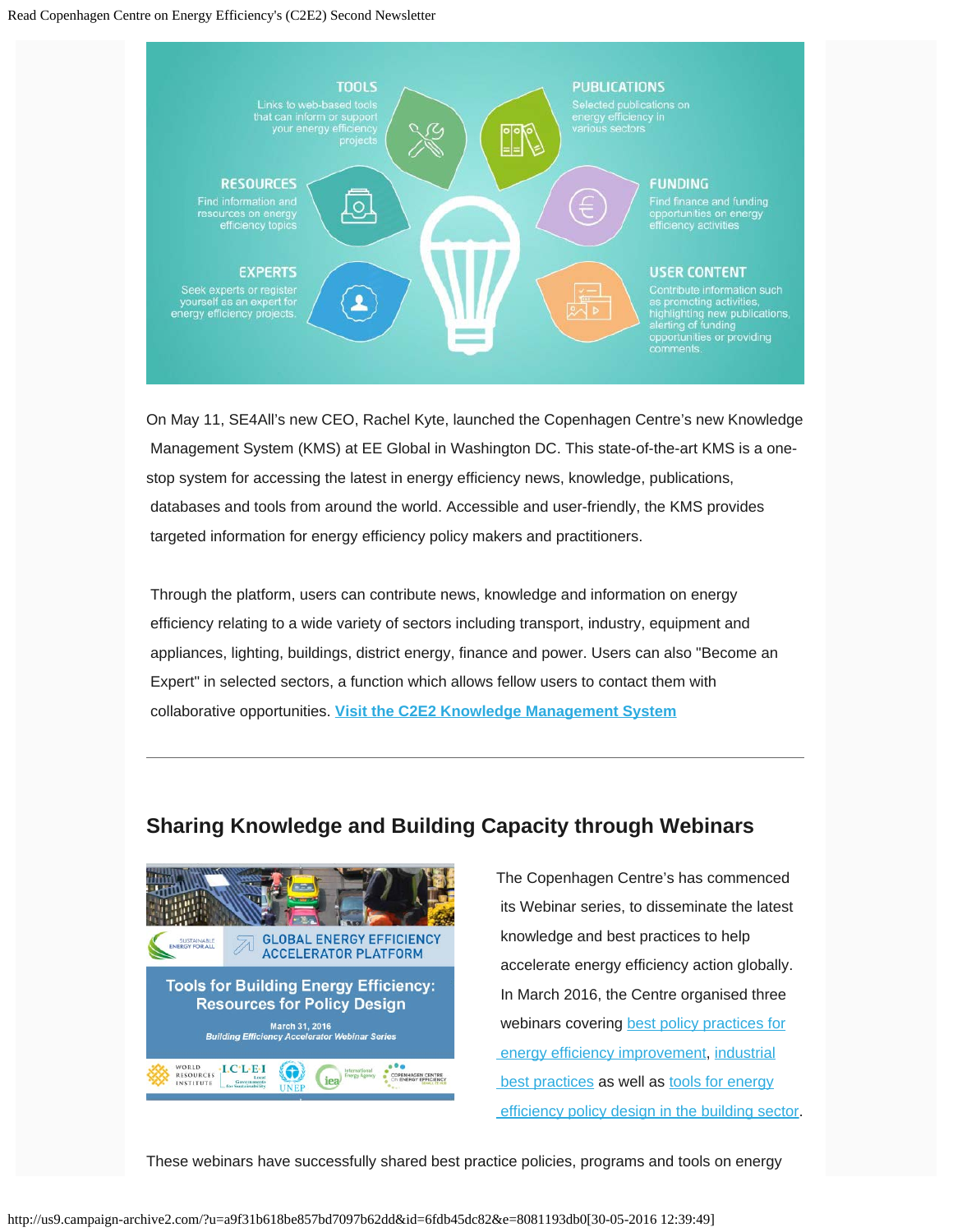efficiency with a global audience. The questions generated by participants created lots of interesting discussion and connections.

Three more webinars are scheduled for June 2016 including 'Tools for Building Energy Efficiency Implementation', 'Holistic Approach to Accelerating Energy Efficiency Action' and 'Building Codes and Certification'. For more information, visit C2E2's [website](http://www.energyefficiencycentre.org/).



#### **UN City in Denmark receives EE Visionary Award**

Once again, the award-winning architecture of UN City, which houses the Copenhagen Centre on Energy Efficiency and nine UN agencies, has been honoured for being energy efficient. This time, UN City was the recipient of the EE Visionary Award, which is given to exceptional campuses around the world that have made a steadfast commitment to an energy efficient future. Presented to UNEP-DTU Director John Christensen on May 11 at the Energy Efficiency Global Forum in Washington D.C., the award highlights the fact that UN City has cut its predicted energy consumption by 55 percent, earning the Danish building code's highest energy efficiency rating. 'I hope the UN City Building continues to serve as inspiration for further energy efficiency improvements around the world,' remarked Dr. Christensen.

#### **The Copenhagen Centre at EE Global**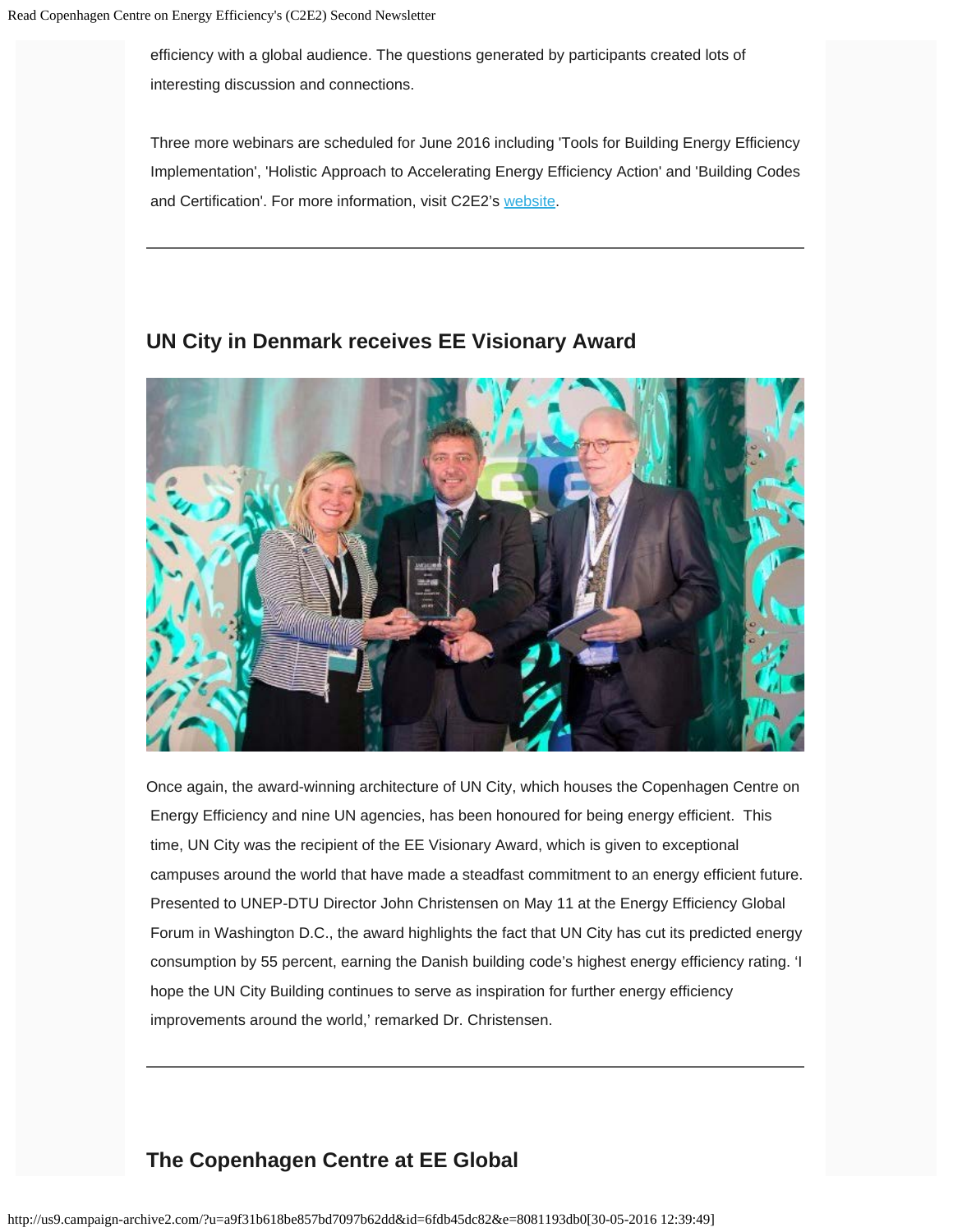

The Copenhagen Centre was front and centre during a number of sessions and side events at the 2016 edition of the **[EE Global Forum](http://eeglobalforum.org/), held on May 11 and 12 in Washington D.C.** [Sustainable](http://www.se4all.org/) **Energy for All was well represented at EE Global through keynote remarks by new CEO, Rachel**  Kyte, and panel presentations by Chief Partnerships Officer, Sandrine Dixson-Declève and other SE4All staff. The Copenhagen Centre organised a two-hour Intensive Learning Session to showcase the [Global Energy Efficiency Accelerator Platform](http://www.se4all.org/energyefficiencyplatform), and to outline the activities of each Accelerator as a replicable, scalable example of public private partnership for energy efficiency implementation. The Copenhagen Centre in partnership with  $10YFP$  also convened a panel discussion on the role of energy efficiency in sustainable tourism.

**[Read more](http://www.energyefficiencycentre.org/Nyheder/Nyhed?id=eb0e2988-3ceb-4e5a-bc5b-ef1d39a7ee37)**

# **News from SE4All Partners**

#### **World Bank and ADB provide loans for energy efficiency in India**

In 2015, India pledged to reduce the energy intensity of its economy by 33 to 35 percent below 2005 levels by 2030. The Indian government has also found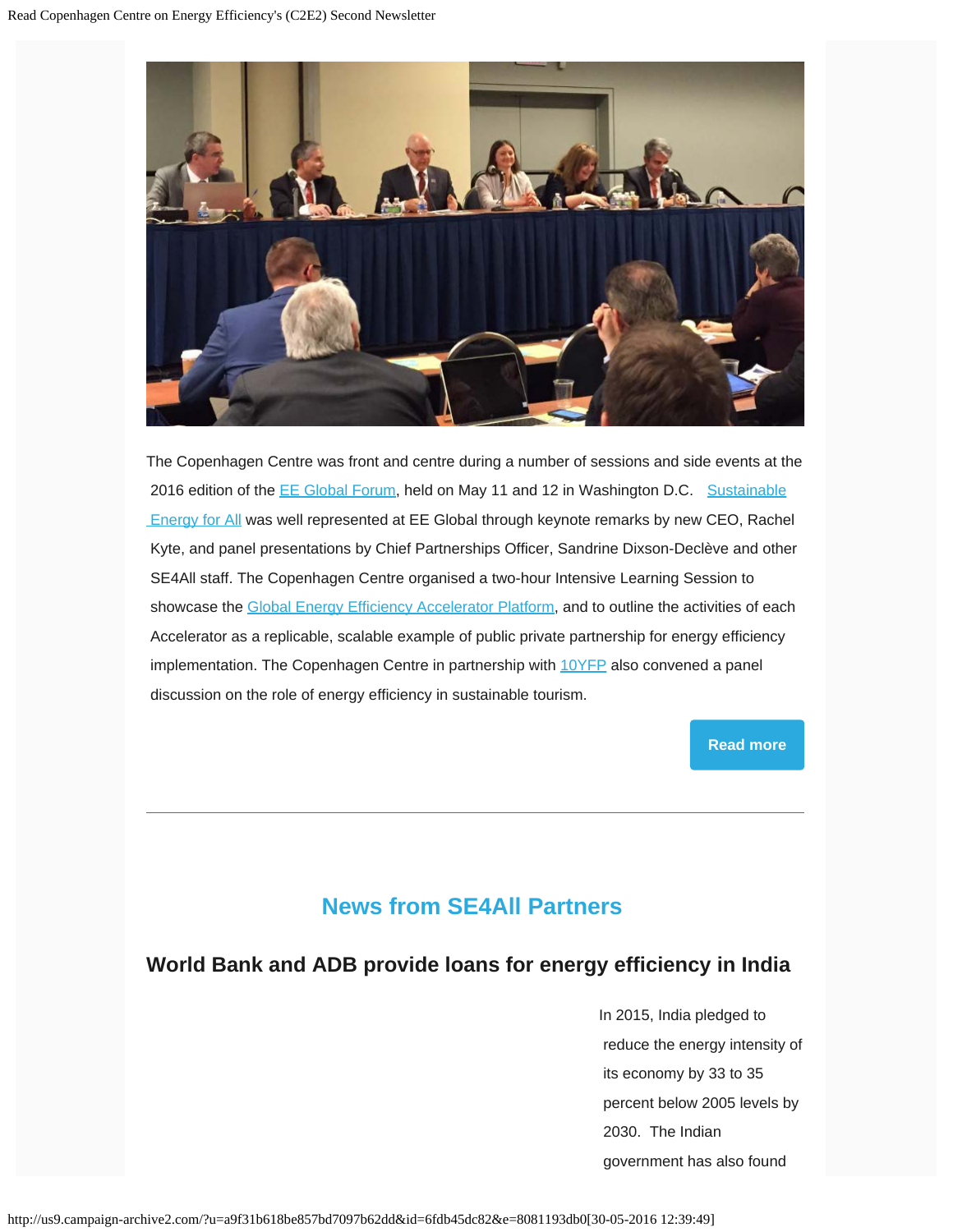

 that increased energy efficiency is critical to containing energy demand

without jeopardising the country's growth. Now India's ambitious initiatives have won significant funding support from two major SE4All partners: the World Bank and the Asian Development Bank (ADB).

#### **[Read more](http://www.energyefficiencycentre.org/Nyheder/Nyhed?id=f83e48d5-3947-4b78-b192-8dd913016ac4)**

### **SE4All: Helping us all go further, faster**



The Paris agreement, according to Rachel Kyte, CEO of SE4All, increases the stakes for Sustainable Development Goal 7 (SDG 7): Affordable and Clean Energy. 'What Paris did to the SDG,' she explained during a briefing at the United Nations

headquarters in New York last March, 'is make it even more urgent that we get going on an energy transition that delivers sustainable energy to those who don't have it sooner rather than later.'

#### **[Read more](http://www.energyefficiencycentre.org/Nyheder/Nyhed?id=0ea1cc8c-d9ef-4ffc-a470-99dc063b83cd)**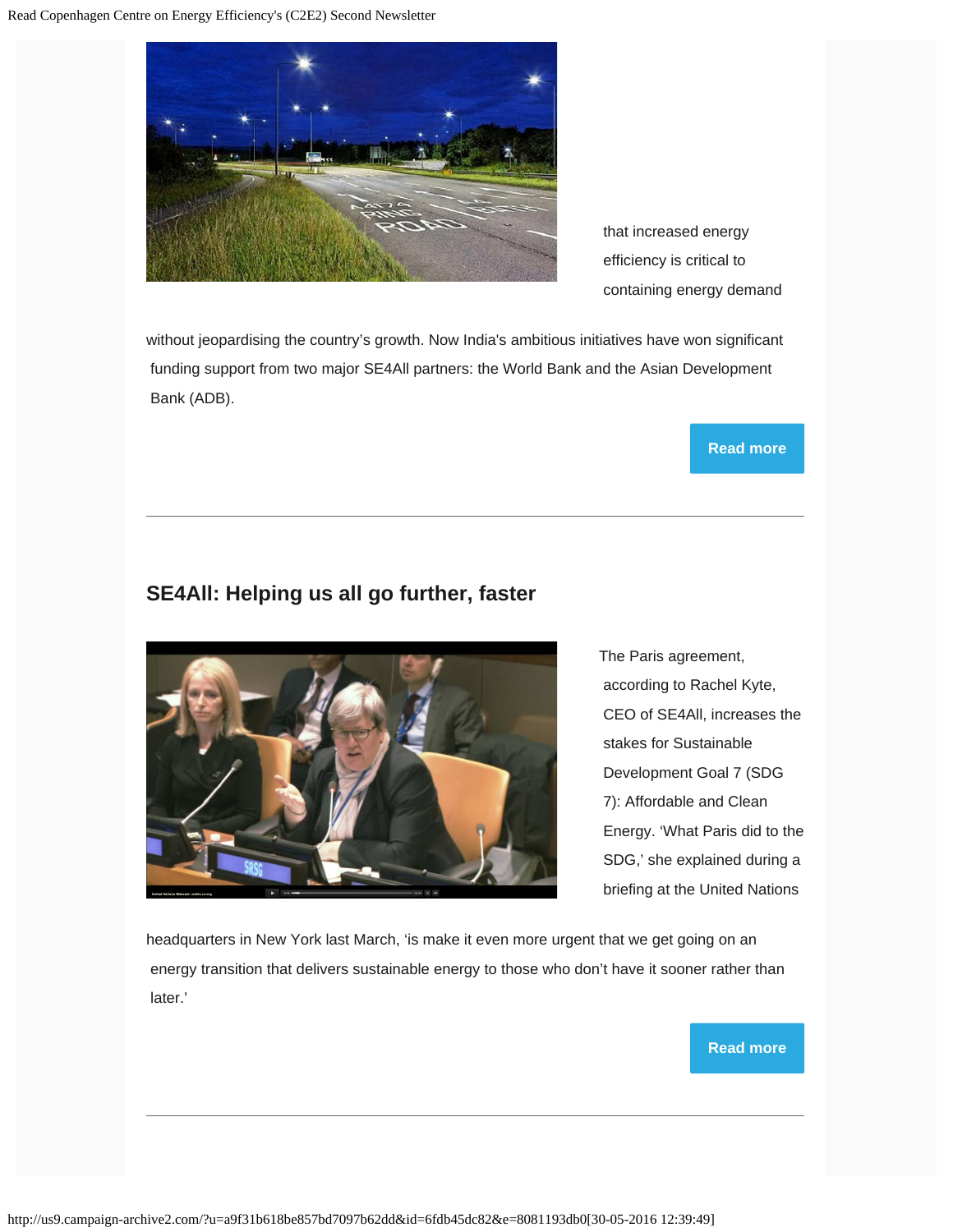# **ADB releases new publication on fossil fuel subsidies in Asia**



Subsidies for coal, natural gas and oil not only provide inexpensive energy to end-users, they also and reduce the incentive for investment in energy efficiency and conservation, and make it difficult for renewable energy to compete with fossil fuels. The new Asian Development Bank publication, *[Fuel Subsidies in Asia: Trends, Impacts, and](http://www.adb.org/sites/default/files/publication/182255/fossil-fuel-subsidies-asia.pdf)  [Reforms - Integrative Report](http://www.adb.org/sites/default/files/publication/182255/fossil-fuel-subsidies-asia.pdf)*, examines fossil fuel subsidies in India, Indonesia and Thailand. The cost of associated subsidies is also assessed, including direct transfers, tax

exemptions, subsidised credit and losses of state enterprises. The analysis shows that reduction or removal of the subsidies leads to higher fossil fuel prices, which can motivate households and businesses to shift to renewable energy. Removing subsidies can also increase the attractiveness of clean energy investment, increase energy supply, reduce energy shortages and cut greenhouse gas emissions. The government budget freed up from subsidies can be used to compensate poor households and offset the negative effects of the initial price rise. These savings can also be used to promote sustainable energy use and help allay fears related to energy transition.

## **SE4All's Building Accelerator releases guide to building efficiency in cities**



Accounting for about one third of the global energy consumption, the building sector offers a considerable costeffective energy saving potential, a large part of which still remains untapped. A new report by the World Resources Institute (WRI), *[Accelerating Building Efficiency: Eight](http://kms.energyefficiencycentre.org/publication-report/accelerating-building-efficiency-eight-actions-urban-leaders)  [Actions for Urban Leaders](http://kms.energyefficiencycentre.org/publication-report/accelerating-building-efficiency-eight-actions-urban-leaders)* offers practical advice for city leaders for accelerating the uptake of energy efficiency in buildings, including eight specific actions covering various policy instruments.

Developed by WRI, Johnson Controls (the lead on the SE4All Building Efficiency Accelerator, BEA), Johnson Controls, and a number of BEA's partners (including C2E2) the report includes recommendations that, if implemented in policy packages tailored to local conditions, will help surmount barriers to energy efficiency and facilitate the transition to more sustainable cities.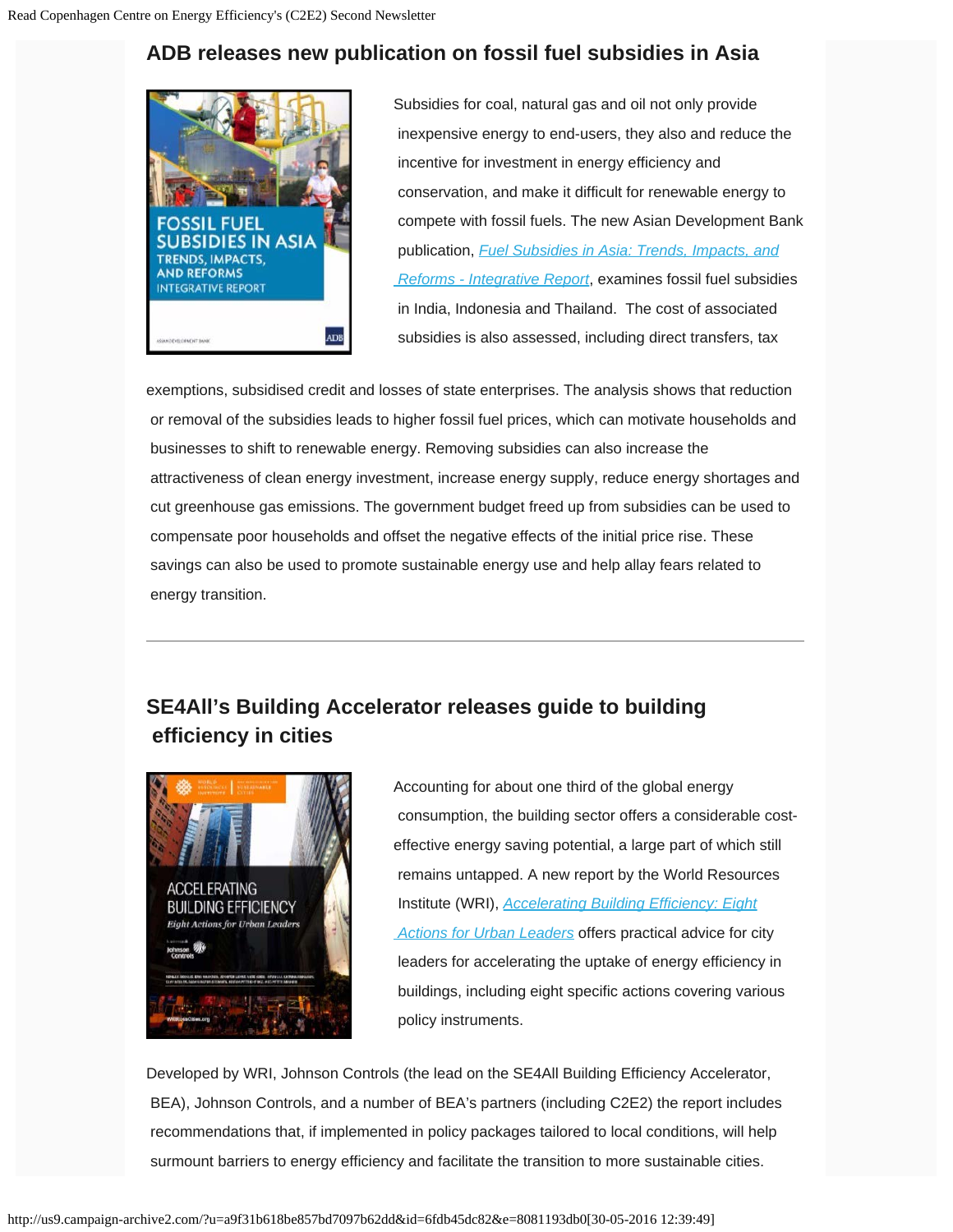Ksenia Petrichenko, a researcher from the Copenhagen Centre, co-authored part of this report.



energy efficiency improvement by 2020 as compared to its 2007 baseline.



# **Accenture plans to improve energy efficiency by 30 percent by 2020**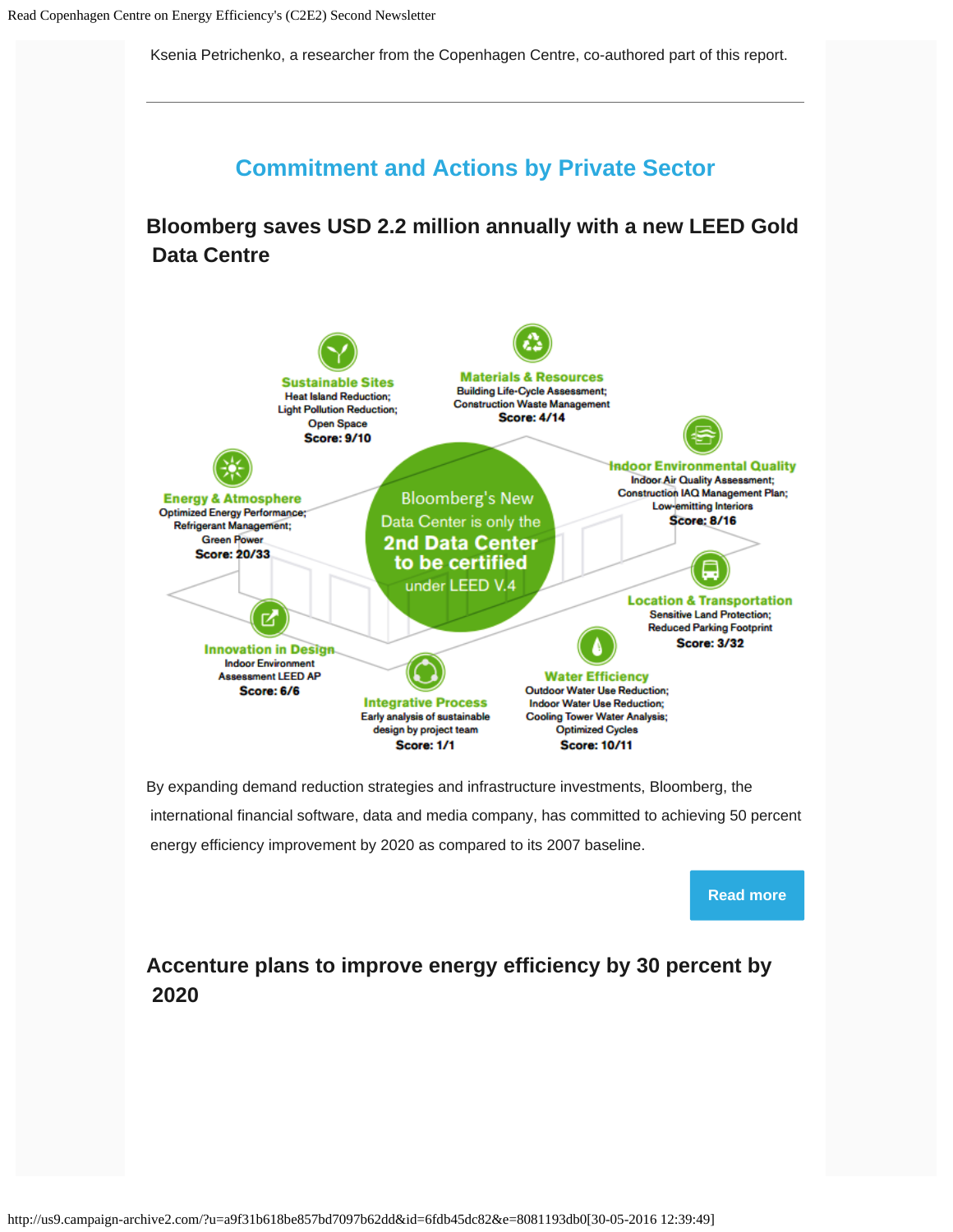# 30% Percentage improvement in energy efficiency we will achieve by the end of fiscal 2020



By the end of fiscal 2020, Accenture—an international professional service company that specialises in strategy, consulting, digital, technology and operations—aims to improve its energy efficiency per square metre of office space by 30 percent against its 2007 baseline. Accenture's energy management programmes are designed to bring together people, process and technology solutions to advance the goal of reducing carbon impact. Since the outset of these programmes in 2007, the collective energy efficiency of Accenture's offices around the globe has improved more than 28 percent. Over time, these improvements have helped save an estimated 740,000 megawatt hours of electricity and more than 450,000 metric tons of  $CO<sub>2</sub>$ , or the equivalent of a reduction in oil consumption of more than 1 million barrels. These efficiency gains also saved more than USD 96 million in energy spent over the same period.

# **Meet C2E2 Experts at upcoming events in June**

In June, the Copenhagen Centre on Energy Efficiency will be on the go, informing the public about the benefits of energy efficiency and models for implementation. Please sign up to find out more about what we are doing to advance energy efficiency. Here are some of the events where the Centre will be presenting its work:

#### **Free Workshop on Accelerating Energy Efficiency Actions**

Would you like to participate in a forum on recent international energy efficiency developments? Come to Science Centre NEMO in Amsterdam on June 6 for a joint workshop conducted by C2E2 and the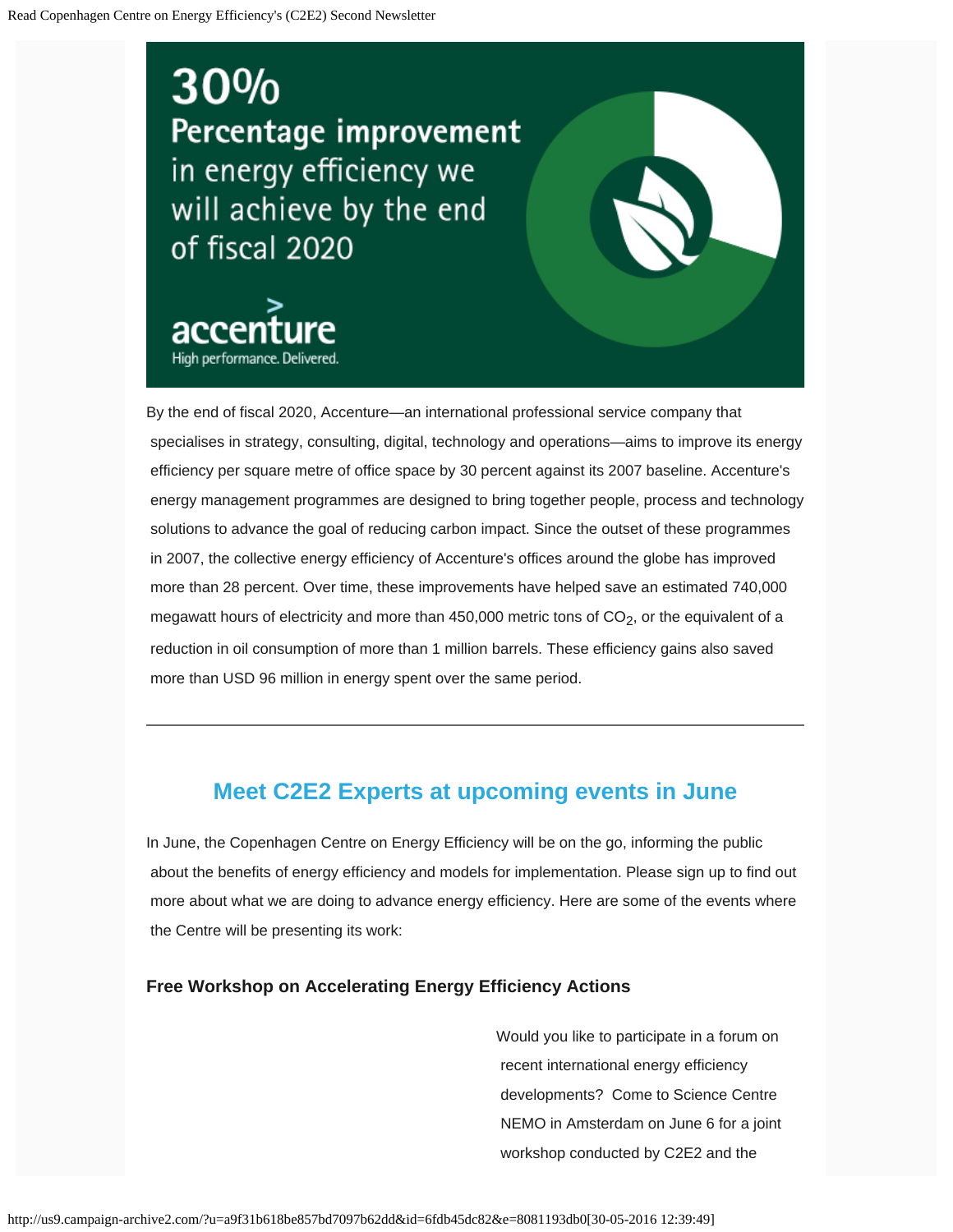

[European Commission Joint Research](https://ec.europa.eu/jrc/en)  [Centre.](https://ec.europa.eu/jrc/en) Entitled "**A Holistic Approach to Accelerating Energy Efficiency Action**," the

workshop is the lead up to the [International Energy Policy & Programme Evaluation Conference](http://www.ieppec.org/)  $I(EPPEC)$ , which will take place at the same location from June 7 to 9. At the workshop, participants will get an up-close look at practices and methodologies that support the acceleration of energy efficiency actions. Other workshop topics will include international collaborative activities, knowledge tools, best-practice policies and energy efficiency obligation schemes under Article 7 of the EU's Energy Efficiency Directive.

Participation is free of charge, so do not hesitate to register at the **IEPPEC Workshops'** page. If you would prefer to participate online, the event will be livestreamed in webinar format. Please register for the webinar [here.](https://attendee.gotowebinar.com/register/4907286795540697348)

#### **C2E2 supports IEA's Energy Efficiency Training Week**



Energy efficiency might not be the first thing that comes to mind when you think of Paris, but soon it will be when International Energy Agency (IEA) hosts its second annual [Energy Efficiency in Emerging Economies Training Week](http://www.iea.org/training/energyefficiencytrainingweek2016/) there in June. As it did last year, the Copenhagen Centre will be supporting the event, which will be held from June 6 to 10 at the IEA offices in Paris. The ambitious programme includes both cross-sectoral sessions that are open to all participants, as well as four advanced courses on specific sectors.

During the training week, advanced courses are offered on each of the following end-use sectors: 1) Building; 2) Lighting, Appliances and Equipment; 3) Industry; and 4) Transport (cohosted with the Global Fuel Economy Initiative (GFEI)). Each course will offer a mix of lectures,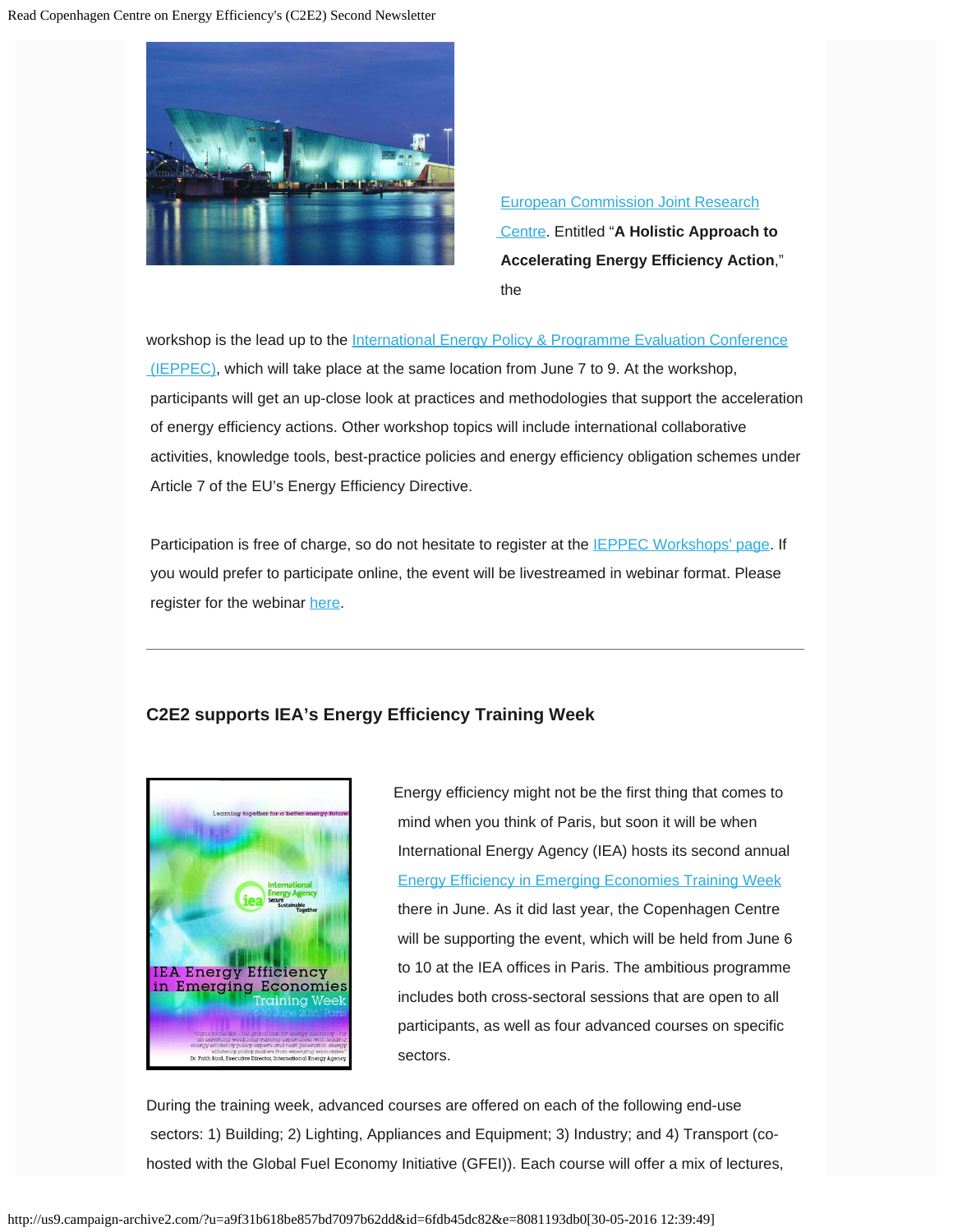interactive discussions, practical exercises and a site visit. Ksenia Petrichenko and Tim Farrell from the Copenhagen Centre will help teach the courses on building and lighting, appliances and equipment.

The event will be attended by around 100 'next generation' energy efficiency professionals from emerging economies, primarily from government institutions and supporting organisations. The aim of the training is to equip junior energy efficiency policy makers in emerging economies with the skills they need to be more effective in their roles.

Further information on the training week can be found [here](http://www.iea.org/training/energyefficiencytrainingweek2016/).

#### **More events**

- Global Green Growth Forum, Copenhagen, Denmark, 6 7 June. More details and registration [here](http://3gf.dk/en/events/3gf-2016-summit/).
- **Asia Clean Energy Forum, Manila, Philippines, 7 10 June. The Copenhagen Centre is**  running a one-day workshop and chairing the energy efficiency track of the three-day forum. More details and registration [here](http://www.asiacleanenergyforum.org/).
- E2 Energy Efficiency for Industry Conference, 13 16 June, Brussels, Belgium. The Copenhagen Centre will be making a presentation on Industrial Energy Efficiency. More details and registration [here.](http://brussels.e2industry.com/)
- European Union Sustainable Energy Week, Brussels, Belgium, 14 June. A high-level session on the SE4All Global Energy Efficiency Accelerator Platform. More details and registration [here](http://eusew.eu/about-conference).
- C4E Central and Eastern European Energy Efficiency Forum, Balchik, Bulgaria, 22 25 June. The Copenhagen Centre will be presenting on Energy efficiency status and opportunities in Belarus and Moldova. More details and registration [here.](http://c4eforum.net/)
- African Carbon Forum 2016, Kigali, Rwanda, 28 30 June. C2E2 will organise a side event on energy efficiency opportunities and initiatives in Africa. More information [here.](http://www.africacarbonforum.com/)